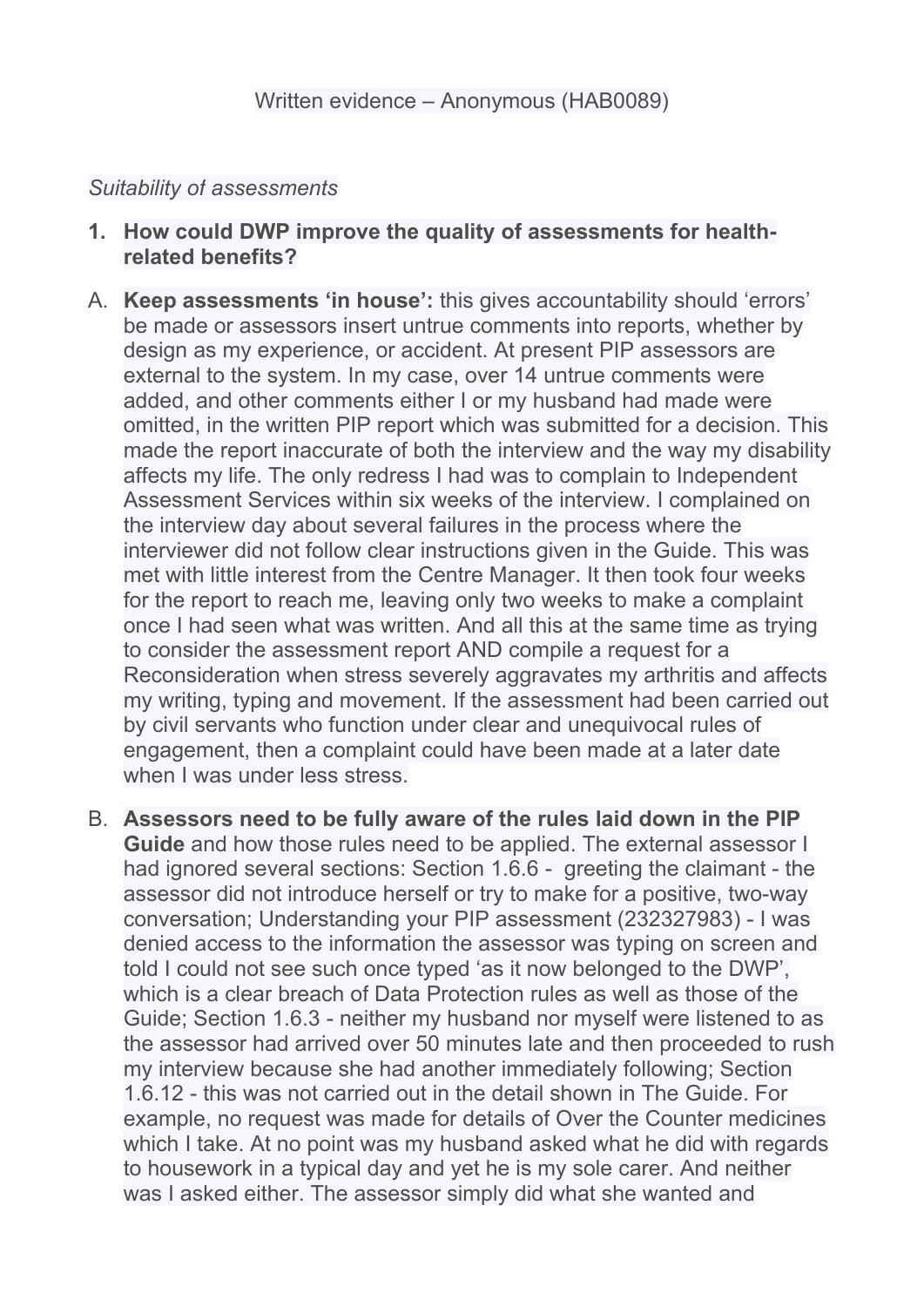rephrased comments I and my husband made to her; there was no attention to accurate reporting alongside poor technical skills with the laptop.

C. **Assessors need training in how various conditions affect people**, and this is not the same as medical or nursing training used to appoint external assessors. It includes that, **BUT** must have a strong attention to empathy and a feeling for others, something completely lacking in the external assessor I met. If assessments were carried out 'in house' staff can be encouraged to develop such skills and this can be integrated alongside their annual assessments as part of their posts.

### **Have you seen any specific improvements in the process since the Committee last reported on PIP and ESA assessments, in 2018?**

No, because I was awarded PIP following a Reconsideration in 2019 and have yet to experience a Review. I have supported a friend who applied for PIP with the help of Citizen's Advice. Her interview was carried out over the phone due to Covid-19. She found it very stressful, especially without any face-to-face contact.

## **3. Do the [descriptors](https://www.citizensadvice.org.uk/Global/Migrated_Documents/adviceguide/pip-9-table-of-activities-descriptors-and-points.pdf) [for](https://www.citizensadvice.org.uk/Global/Migrated_Documents/adviceguide/pip-9-table-of-activities-descriptors-and-points.pdf) [PIP](https://www.citizensadvice.org.uk/Global/Migrated_Documents/adviceguide/pip-9-table-of-activities-descriptors-and-points.pdf) accurately assess functional impairment? If not, how should they be changed?**

I think the descriptors for PIP are better than those that were for DLA, **especially when read with the notes**, but the form itself does not allow sufficient space for the needed detailed replies and this causes stress and anxiety - what should I say, leave in or leave out? Neither does the 'insert a loose page' at the back format give confidence as there is a huge probability this could be lost and not included in any decision. However, more space may create greater wastage if the booklet size is increased and many claimants do not use the extra space. When I applied for PIP I re-typed the entire form adding my comments as I went and sent in a spiral bound document. I retained a copy and felt it was the safest way to include all my information e.g. I was then taking over 10 different drugs in a day and the space allotted to that was far too small. It also meant I retained a clear copy of what I had said. I think, as the forms are so detailed, claimants should be given clear instructions from the DWP to copy the paper form when completed and before it is returned for assessment. This would prevent confusion later on in assessment, help the claimant to remember what they have said and feel supported by the assessment procedure, which is seen to actively promote the claimants situation in making the application. Failure to do this feels secretive and unhelpful, and contributes to a feeling of a hidden agenda by the DWP that works against the claimant and is planned to trip up and defeat any application. The DWP must be seen to be fair and worthy of trust; at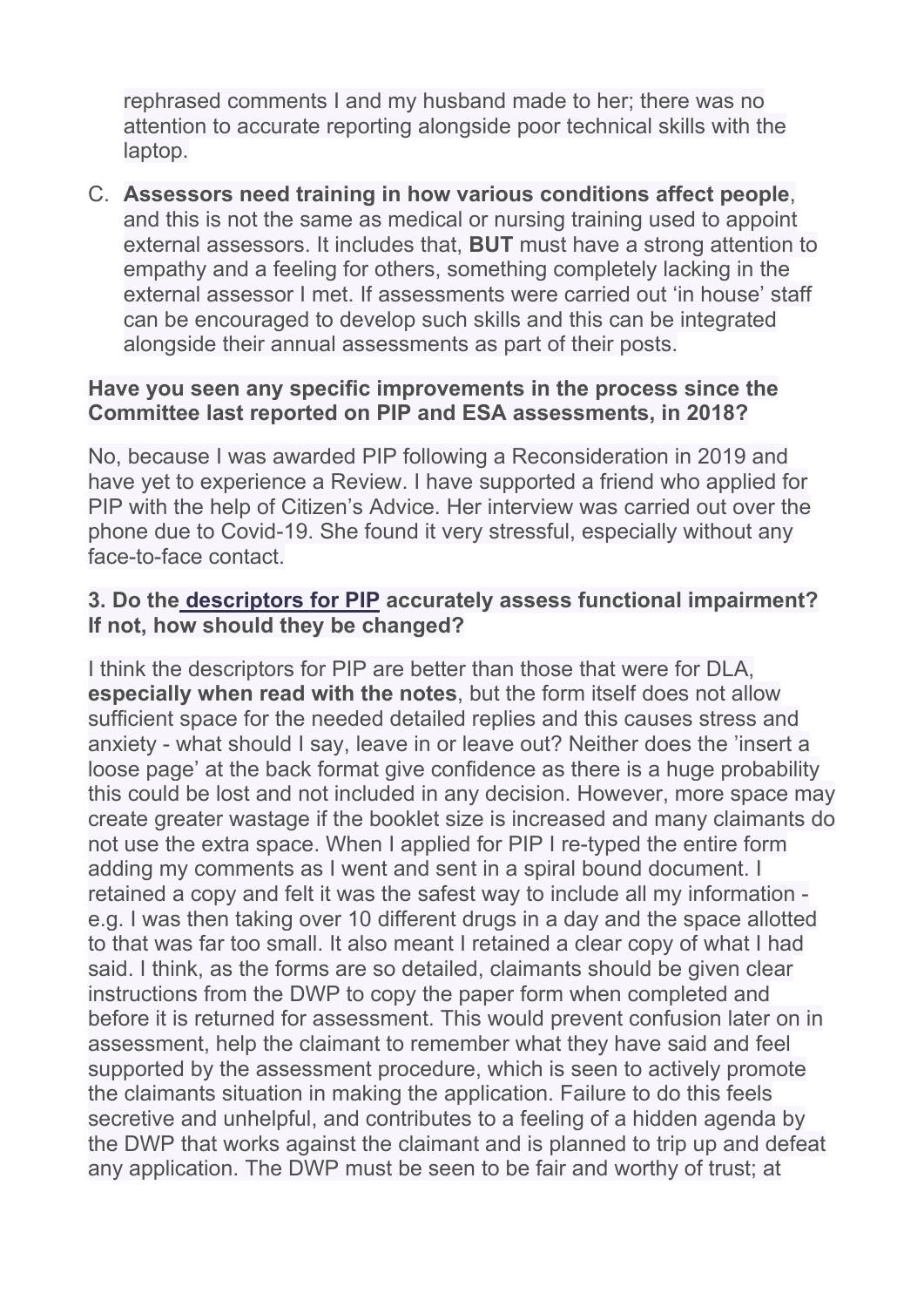present that is not the case and so anxiety is generated and this causes errors and mistakes.

### **5. DLA (for children under the age of 16) and Attendance Allowance usually use paper-based rather than face-to-face assessments. How well is this working?** No information.

### **a. Before PIP replaced DLA for adults, DLA was also assessed using a paper-based system. What were the benefits and drawbacks of this approach?**

The paper based assessment is far less threatening than a face-to-face interview with any interviewer, let alone the very hostile one I experienced for PIP. Rules and guidance stated in the Guide were not adhered to; many points I raised were left out; I was not allowed to see what the interviewer had typed in my name and was told this was because that information now belonged to the DWP; all the comments from my husband, who is my sole carer, were ignored; the manner and way in which I moved, sat and stood up was simply re-imagined by the interviewer but stated as if truth in her report. This cannot happen with a paper based assessment. The claimant is in charge of what they include or exclude, and there is no opportunity for important aspects of a claimants life to be excluded by a third party or due to intimidation. It also means the claimant has to be trusted and believed, their words being supported by those of medics and specialists. Sometimes this can obviously be open to deceit by a small group of claimants if there is no face-to-face interview. **But this is NOT the case with the vast majority of claimants,** although often staff adopt that view which creates a difficult situation for a genuine claimant. Staff need to be encouraged to believe what claimants tell them.

### **6. How practical would it be for DWP's decision makers to rely on clinician input, without a separate assessment, to make decisions on benefit entitlement? What are the benefits and the drawbacks of such an approach?**

I think very practical. Both clinician and claimant are well able to say how disability/illness/specific conditions affect someone. Both claimant and clinician viewpoints are needed to give balance, and a specialist is well able to comment from wide ranging experience of the condition and treatment options. This has not been the case from my experience of a separate assessment with a hostile assessor who flouted the rules laid down in the Guide for PIP, and who added in aspects and observations that were untrue to her report. It would also help if there was a culture within assessment that the claimant is right in what they say about their condition. Staff, who frequently have little or no experience of severe or debilitating disability, also need to be fully aware that one person can experience the same condition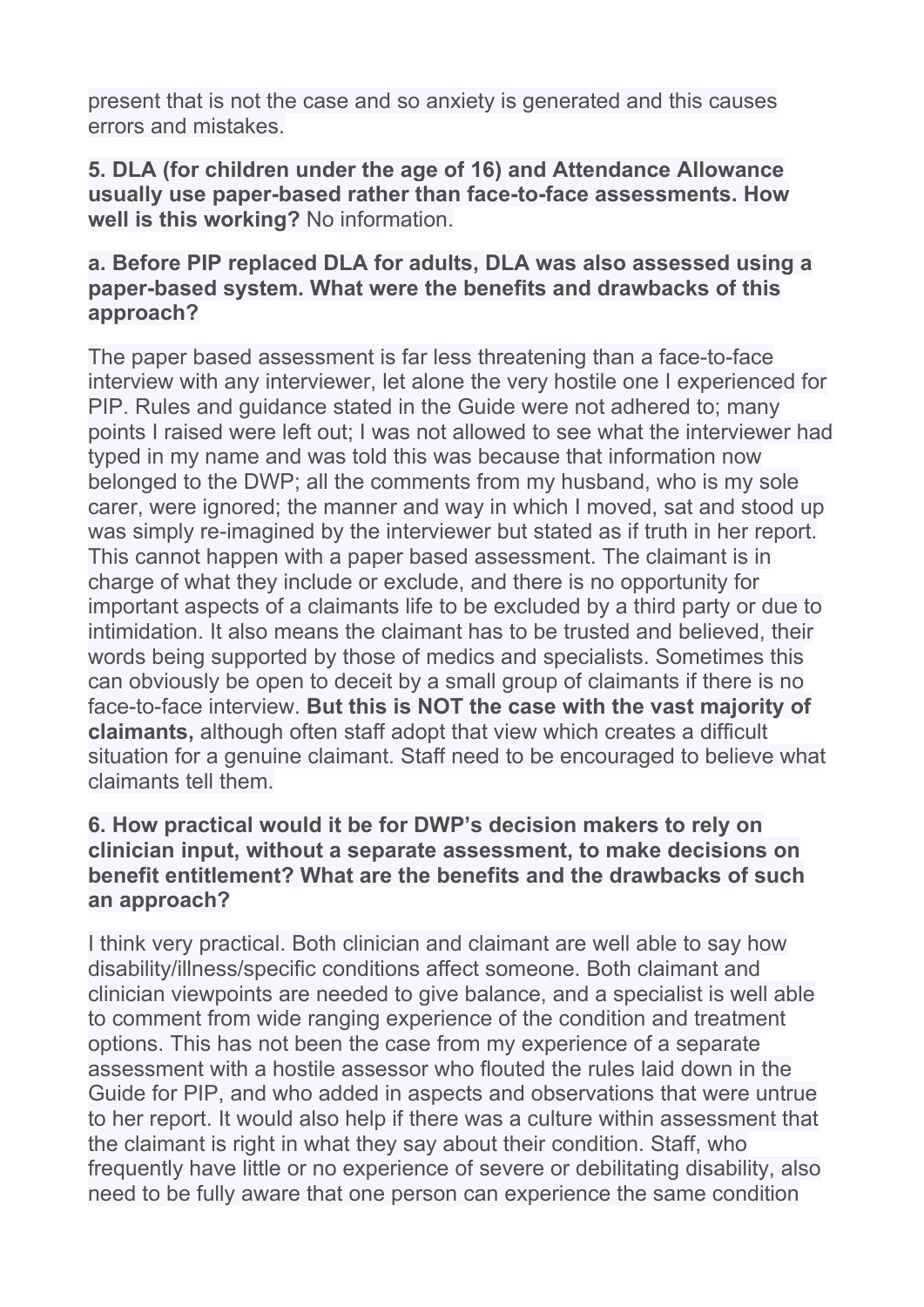very differently to another. Arthritis and the pain experienced is a good example of this. Some days are better than others; the condition fluctuates between levels of pain and mobility. Some claimants have the same condition, but react differently both physically and mentally, and this does not mean any one claimant is making things up or being dishonest about how their condition affects their life. If the DWP wants claimants to trust them, then they need to take a clear and obvious attitude to trust claimants.

## **7. Appeals data shows that, for some health-related benefits, up to 76% of tribunals find in favour of the claimant. Why is that?**

From my experience because staff fail to give time to read forms correctly. My first submission for PIP was turned down as insufficient points were awarded. It appeared my application form had not been read at all. For example: the PIP form clearly states for Question 8a Do you need to use an aid or appliance to dress or undress? Examples are given for aids including 'front fastening bras'. I wear such and said so clearly on the form. This should have meant two points being awarded. I was awarded nothing. This continued throughout the initial form application, giving no points at all on the Statement of Entitlement. On asking for a Reconsideration I was awarded 8 points for Daily Living (a standard award) and 10 points for Mobility (a standard award) using exactly the same information. Initially I had been awarded zero points for both Daily Living and Mobility. If staff do not assess a form correctly at the initial stage, then working costs will increase because the form will need to be reprocessed. Or is this a way of discouraging claimants from asking for a Reconsideration? To be awarded payment I had to ask for a Reconsideration and produce a further document that took the original application apart line by line pointing out where the errors were in the failed decision **AND** do the same for the assessors statement. This took me a huge amount of time and caused extensive discomfort and pain. And then this new document had to be assessed again by DWP staff. It was entirely unnecessary and was caused by staff who clearly did not do their job correctly initially. The Reconsideration also contained a letter of complaint, to which I have still not received a reply.

a. **What could DWP change earlier in the process to ensure that fewer cases go to appeal?** Train staff to both read and think about what someone is saying on the form and what they are doing. Make them concentrate on their job. Does the claimant statement meet with the criteria and examples given on the form? Give staff time to do this. Ensure they concentrate on what they are doing and are not being distracted by office chatter. My form did not need to go for a Reconsideration. All the information was supplied with the first form, but I had to create a further document that examined the external assessors assessment line by line because of inaccuracies due to both omission and untrue inclusions **AND** draw attention to the fact that examples given in the form had been ignored in relation to my answers on the original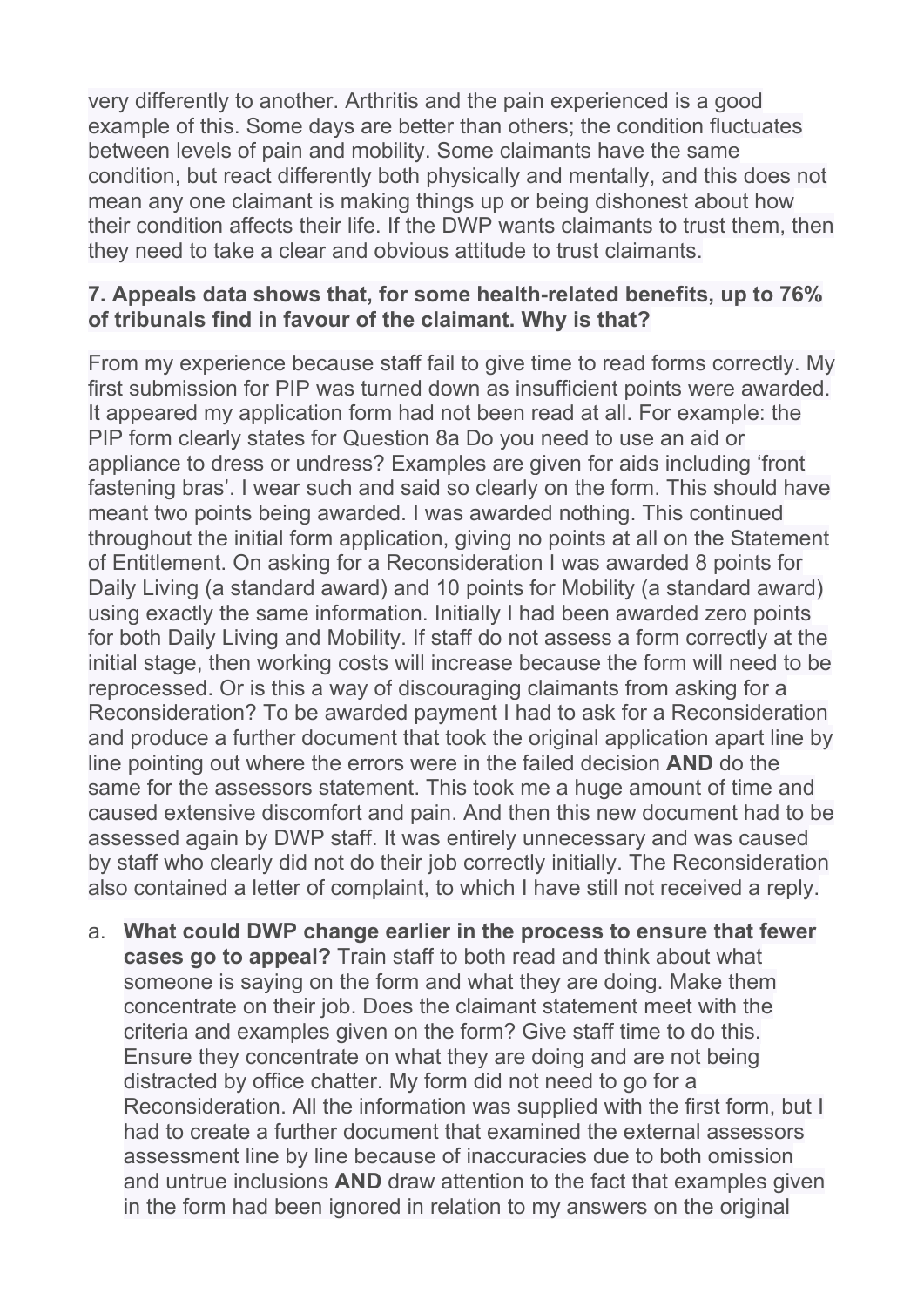form. In fact, I wanted to go to Tribunal to point this situation out and wrote to my MP asking what percentage of applicants who went to Tribunal were awarded payment. The reply quoting 76% clearly showed there was a problem in the way PIP was being administered.

## **8. Is there a case for combining the assessment processes for different benefits? If not, how else could the Department streamline the application processes for people claiming more than one benefit (eg. PIP and ESA)?**

I think this might lead to confusion for both claimants and staff. However, I do think it could work well if the assessment for one benefit could be shared with another. So an accurate internal assessment for PIP could be used to establish a clients suitability for work without the added expense of looking at abilities again. This would also be less taxing for the client and less expensive. **BUT** it needs to be carried out by honest, well trained and perceptive staff who adhere to the rules laid down and the guidelines given to the claimant.

## **9. What are your views on the Department's "Health Transformation Programme"? What changes would you like to see under the programme?**

I am not familiar with this programme.

**a. (For people claiming) Would you like to be able to manage your benefit claim online?** I think this might be helpful, **BUT** security and being able to have a printed copy would be important for me, especially for keeping my own record of what has been said in an application and review form on line. As forms run to many pages this would be expensive for claimants, who may not have the technology (which is expensive and costly to print from) to do this. I think claimants would find it much easier to refer to a paper form while speaking with someone on the phone, than an on-line version which would likely be un-viewable during a Zoom call.

### **b. What would be the benefits and drawbacks of DWP bringing assessments "in house", rather than contracting them to external organisations (Capita, Atos and Maximus)? In particular, would this help to increase trust in the process?The impact of the pandemic**

From my experience 'in house' assessments would be far preferable. Staff would gain experience and knowledge over time in dealing with a range of disabilities, and would be both traceable and responsible in the event of any complaints.

I experienced an utterly hostile and dishonest external assessor for my PIP assessment which was exceptionally stressful for me, despite my earlier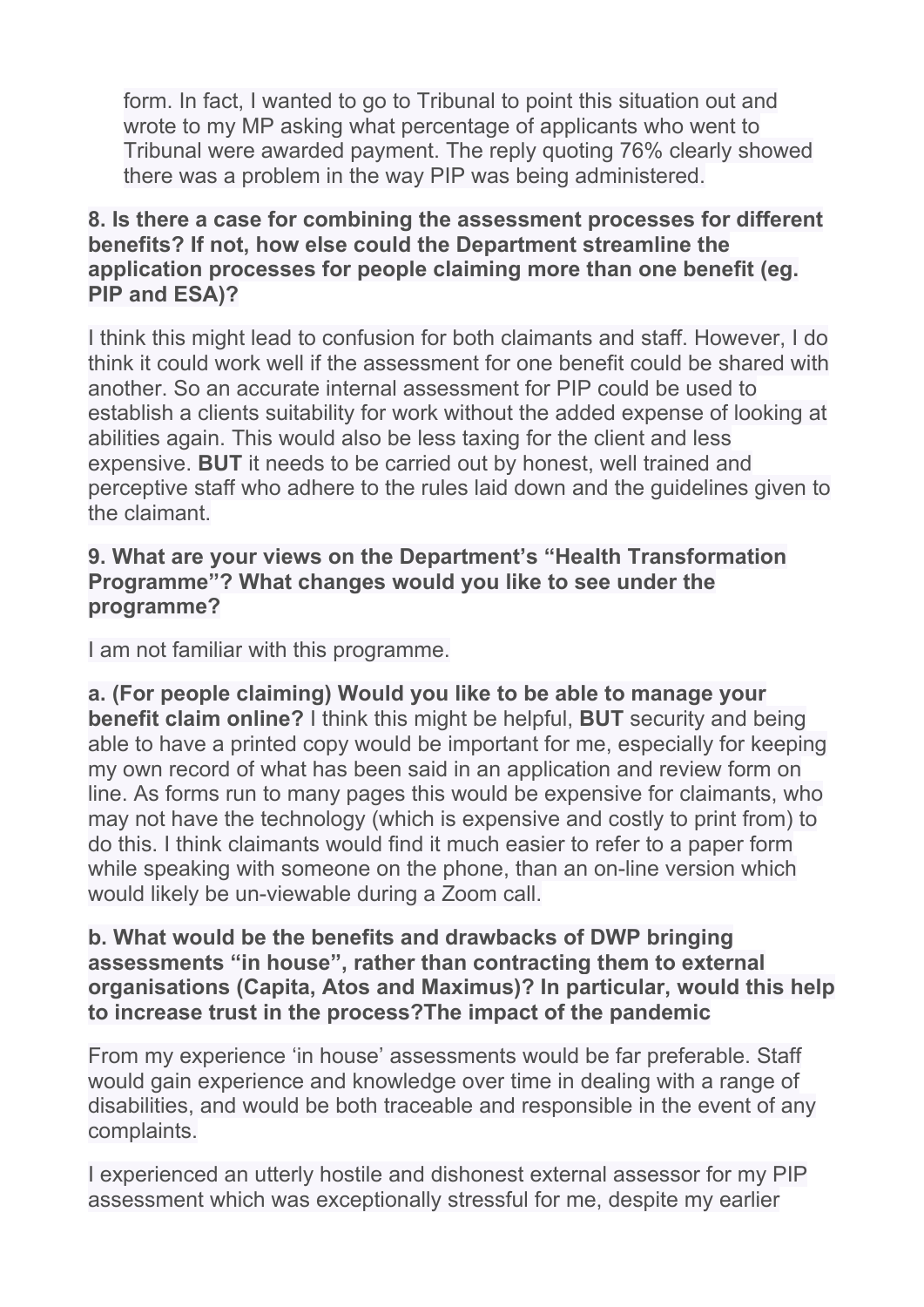management profession. I do not know how I would have coped had my husband (a former senior manager) had not been there. I felt ignored, dismissed and ridiculed by an assessor who was both ignorant of my conditions (although she was a qualified nurse - I asked her experience) and determined to do things her (dishonest) way and ignore the guide for PIP. She was unhelpful, acted like a bully and simply chose to present her story and NOT my evidence. She even argued about the written opinion of a senior specialist and denied a condition existed when it was there in the specialists report.

Such actions would have been traceable if 'in house' and recorded on an employees work record. Continued complaints would have brought warnings concerning staff behaviour. Atos, who carried out my assessment, simply regarded my complaint after the interview as a waste of time. This could not happen so easily 'in house'.

**10. What lessons should the Department learn from the way that it handled claims for health-related benefit claims during the pandemic: for example, relying to a greater extent on paper-based assessments, or using remote/telephone assessments? Is there a case for making some of the changes permanent?** Maybe, but the friend I supported whose claim was made during the pandemic said she found the telephone call assessment very stressful. She finds dealing with people and explaining herself difficult (this is often the case for certain groups claiming benefits) and would have far preferred to meet someone face-to-face.

**12. DWP believes that applications for some benefits dropped sharply at the start of the pandemic becaus[e](https://publications.parliament.uk/pa/cm5801/cmselect/cmworpen/732/73202.htm) [claimants](https://publications.parliament.uk/pa/cm5801/cmselect/cmworpen/732/73202.htm) [weren't](https://publications.parliament.uk/pa/cm5801/cmselect/cmworpen/732/73202.htm) [able](https://publications.parliament.uk/pa/cm5801/cmselect/cmworpen/732/73202.htm) [to](https://publications.parliament.uk/pa/cm5801/cmselect/cmworpen/732/73202.htm) [access](https://publications.parliament.uk/pa/cm5801/cmselect/cmworpen/732/73202.htm) [support](https://publications.parliament.uk/pa/cm5801/cmselect/cmworpen/732/73202.htm) [\(for](https://publications.parliament.uk/pa/cm5801/cmselect/cmworpen/732/73202.htm) [example,](https://publications.parliament.uk/pa/cm5801/cmselect/cmworpen/732/73202.htm) [from](https://publications.parliament.uk/pa/cm5801/cmselect/cmworpen/732/73202.htm) [third](https://publications.parliament.uk/pa/cm5801/cmselect/cmworpen/732/73202.htm) [sector](https://publications.parliament.uk/pa/cm5801/cmselect/cmworpen/732/73202.htm) [organisations\)](https://publications.parliament.uk/pa/cm5801/cmselect/cmworpen/732/73202.htm) [to](https://publications.parliament.uk/pa/cm5801/cmselect/cmworpen/732/73202.htm) [complete](https://publications.parliament.uk/pa/cm5801/cmselect/cmworpen/732/73202.htm) [their](https://publications.parliament.uk/pa/cm5801/cmselect/cmworpen/732/73202.htm) [applications](https://publications.parliament.uk/pa/cm5801/cmselect/cmworpen/732/73202.htm). What are the implications of this for how the Department ensures people are able to access health-related benefits consistently?**Technology - Zoom calls and similar would have helped here for claimants, assessing staff and third sector groups. Zoom calls or similar are maybe not the best solution, but if it is that or nothing, especially in a pandemic that makes people meeting together almost impossible, then they seem the best option. **BUT** this depends on the various people involved (claimants, third parties and DWP staff) having access to reliable hardware to carry out such calls. There are costs and technological skills needed here which are expensive and maybe not possible for everyone.

a. **How can the Department best help the third sector to support claimants in their applications? The impact of assessment/application on claimants.**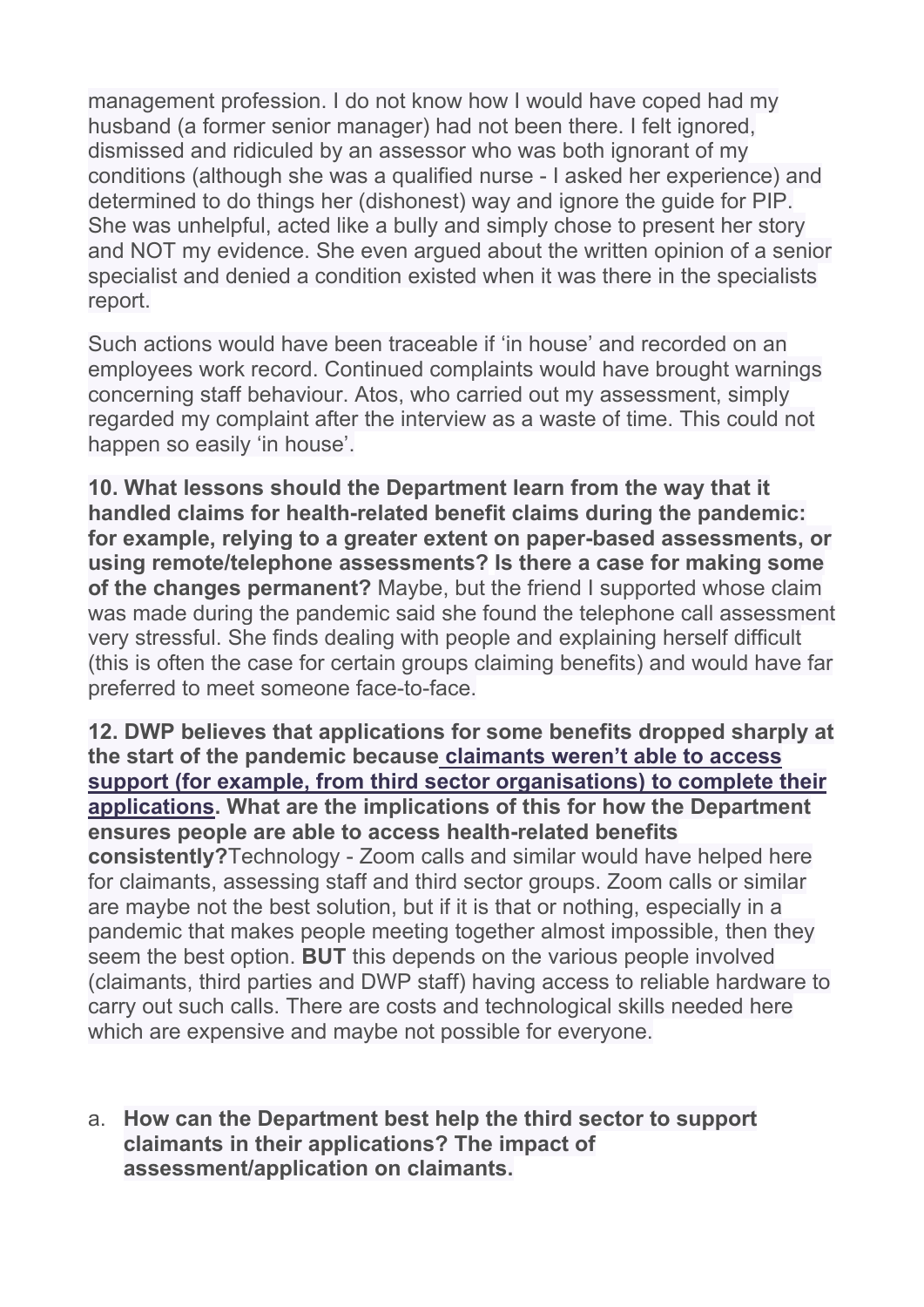- b. **By ensuring DWP staff do their jobs correctly and efficiently at all times**; operating the system according to any rules of engagement; taking care of paperwork; returning calls, being transparent rather than evasive in their contact with others, etc. Doing what the guide tells them. Train DWP staff so that they understand and grasp how disabilities affect people and are able to empathise. Give them direct contact with disabled people. Most have none and rarely meet anyone with a heart condition or crippling arthritis, or similar. They need that experience to help, assist and support both themselves, claimants and third parties.
- c. **This does not mean staff become a 'soft touch'. BUT**, that they are engaged in serving the public as best they are able to do, rather than thinking about last nights football, where they are spending their next holiday or who left who in Eastenders. Dealing with benefits requires concentration as it means working in a complex area of government support. If staff do their jobs to the best standard possible, third sector staff will feel supported and find things easier.
- d. **Third sector staff also seem to find it easier to understand claimants** experience of life and difficulties, something DWP staff appear to have limited awareness of in general. DWP staff gaining experience of claimants lives and disabilities, and how these affect simple activities for claimants would improve this. DWP staff are part of a team with third parties to help claimants claim a benefit such as PIP. However, what comes across is a deep suspicion about claimants making claims and a high level of secrecy about the way the DWP operates. From my experience DWP staff are frequently unable to put themselves in another, disabled persons shoes and understand how this limits life experience.

## **13. DWP recently published research on the impact of applying for PIP or ESA on claimants 'mental and physical health. What would be the best way of addressing this?**

#### *Waits for assessments*

**A health warning on each PIP form** might be useful. Completing such a form makes a claimant concentrate on the worst aspects of their disability, every day life and future. It is a deeply negative experience and very depressing. Some questions are not relevant for certain claimants while certain health matters are deeply embarrassing to write about and discuss, e.g. incontinence. I met no support from my assessor in my assessment: no smile, no encouragement or understanding, no recognition that the subject being discussed (incontinence) was awkward or embarrassing.

**Stress and anxiety alone seemed to be almost non-existent on the PIP form**, **unless** it applied to doing a task such as planning a journey, shopping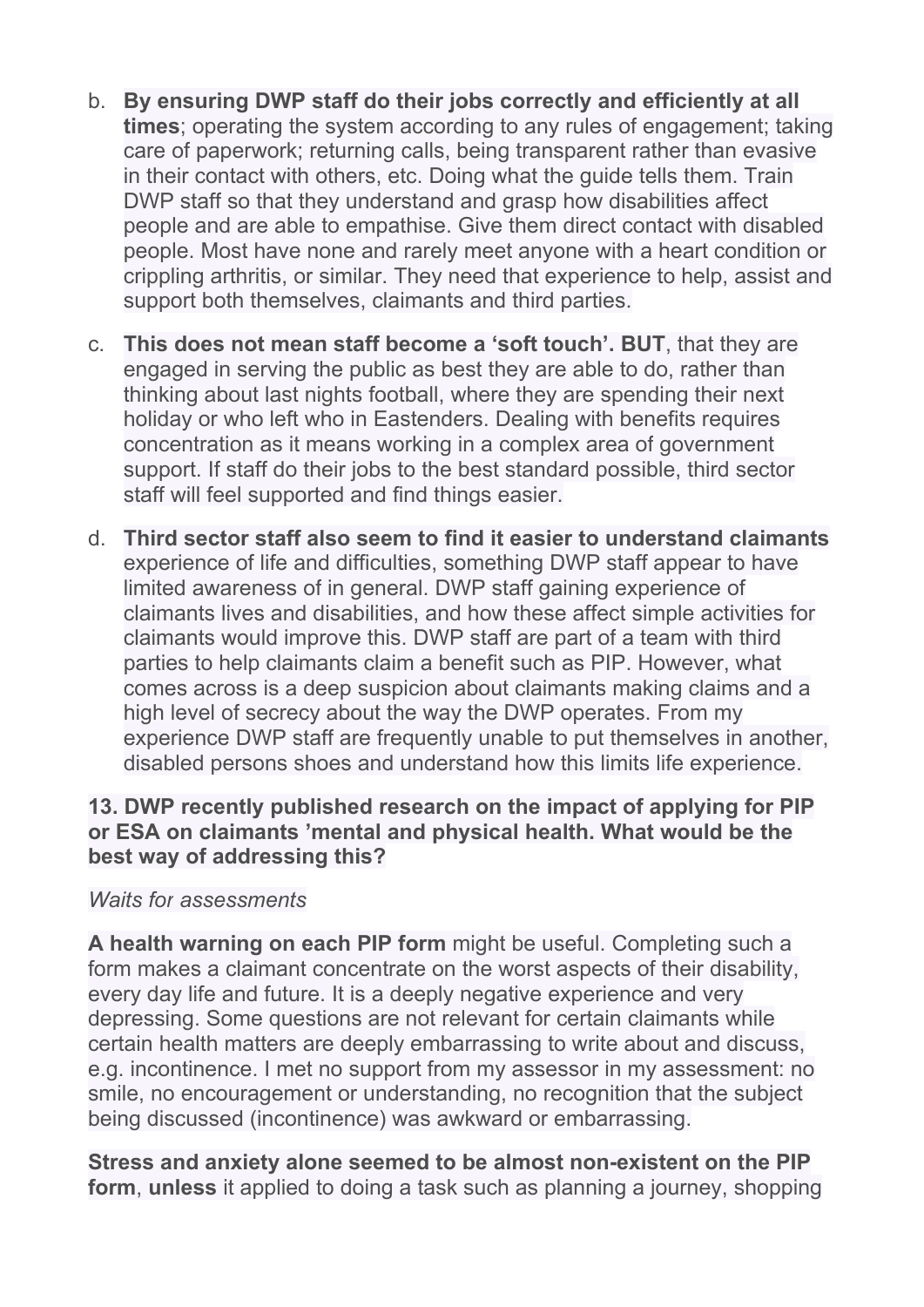or similar. No mention was made concerning living with the stress of an illness, e.g. due to pain in the night, frequency of waking each time you turn in bed due to pain, etc. Sleepless nights - the form also causes these as I lie awake trying to think if I had left anything out - are a huge feature of many disabilities. Such stress outcomes then affect me the following day by increasing my arthritis pain (stress affects arthritis) and created huge anxiety about getting things wrong. Stress, anxiety and pain are simply not looked at alone.

**Waiting for assessments,** what an assessment will entail and how to explain how you experience your disabilities is also very stressful. Suddenly a claimant has changed from being a person, to being a specimen to be investigated, prodded and poked to see how they respond. Being in a strange, often uncomfortable, place to be assessed feels like an inspection to see if what you have written is true. Can the assessor catch you out seems to be the working hypothesis. Having little control as a claimant, and not being advised how you can take control e.g. Can you read the assessors report **before** it is submitted? makes for a very uncomfortable place to be.

### **15. The Scottish Government intends to introduce its own assessment process for the [Adult](https://www.gov.scot/policies/social-security/benefits-disabled-people-ill-health/#ADP) [Disability](https://www.gov.scot/policies/social-security/benefits-disabled-people-ill-health/#ADP) [Payment,](https://www.gov.scot/policies/social-security/benefits-disabled-people-ill-health/#ADP) which will replace PIP in Scotland from 2022. What could DWP learn from the approach of the Scottish Government?**

It depends how the Scottish Government process will work. New and supposedly different (we haven't seen it yet) doesn't always mean better. And PIP is relatively new. Are we going to keep experiencing extreme benefit changes every five years or so? If so that is going to cost a huge amount and be a waste of funds. With each new process, let the dust settle and see how things pan out **in practice.** It may look great on paper, but practice changes things - thalidomide and the Council Tax are good examples!

## **a. PIP started rolling out in [Northern](https://www.niauditoffice.gov.uk/publications/management-and-delivery-personal-independence-payment-contract-northern-ireland) [Ireland](https://www.niauditoffice.gov.uk/publications/management-and-delivery-personal-independence-payment-contract-northern-ireland) [in](https://www.niauditoffice.gov.uk/publications/management-and-delivery-personal-independence-payment-contract-northern-ireland) [2016](https://www.niauditoffice.gov.uk/publications/management-and-delivery-personal-independence-payment-contract-northern-ireland). Is there evidence that the Department learned from the experience of rolling out PIP in the rest of the UK?**

# *Policy development*

Yes, there has been change, BUT we are only five years on from PIP being introduced and already the DWP is looking to change things again. Why can't you leave PIP in place, reflect on it and then modify it over time? The continual pace of change and claimants constantly needing to adapt is exceptionally stressful. It cannot be helpful for staff either as experience is never developed.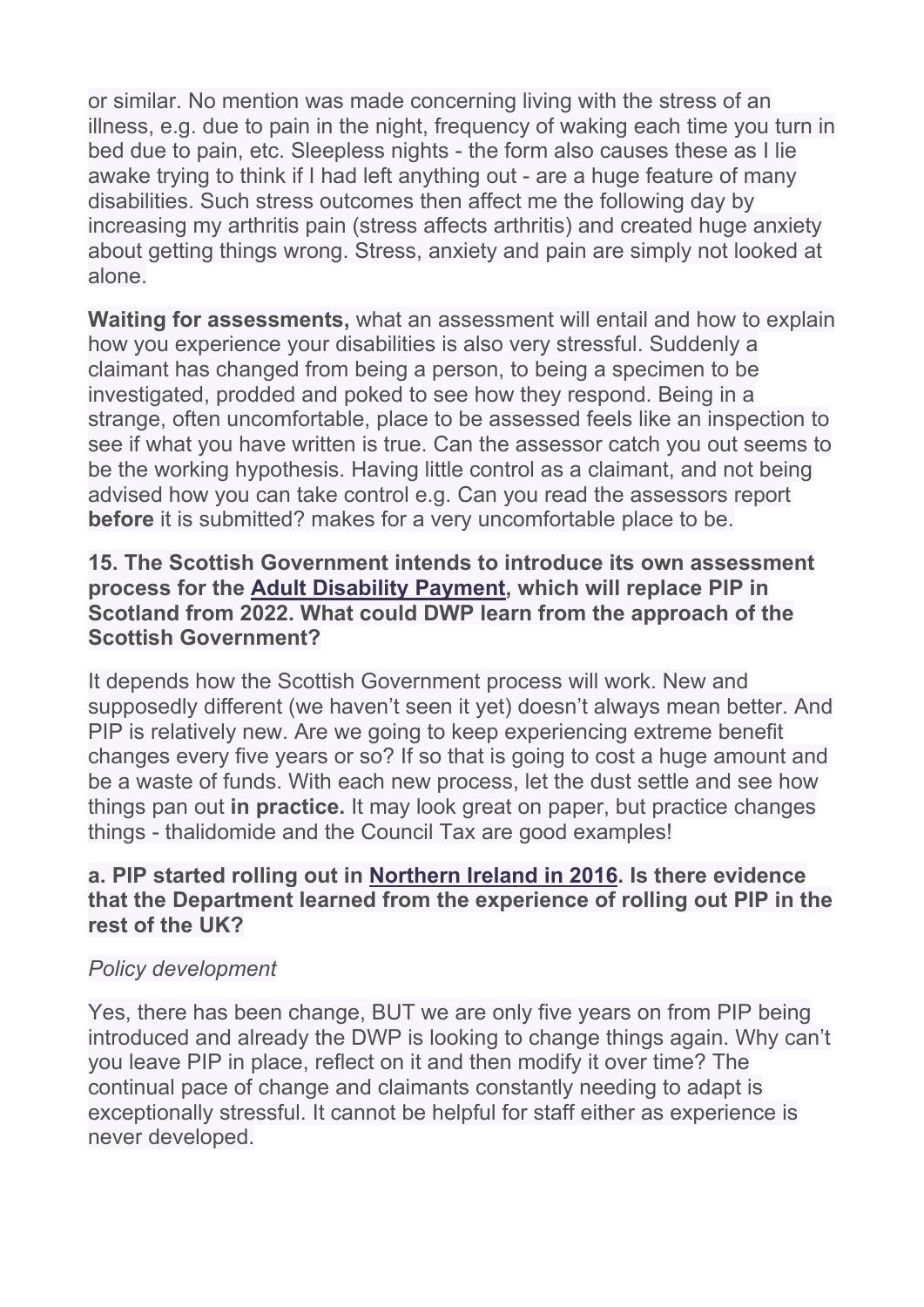## **16. How effectively does DWP work with stakeholders—including disabled people—to develop policy and monitor operational concerns about health-related benefits?**

My immediate reaction to this is, 'not very well'. Consultation with disabled people is not transparent. Publicity for opinions being sought and any research being carried out is highly limited and kept secret. Requests for opinions and experiences need to appear in the press and be sent to third party groups for publicity with plenty of time allowed for people to reply. I only found out about this request for information on 30 October, with the closing date being 5 November. If you are serious about asking for comments, ask openly and publicly, and publish the responses!

### **a. What steps could the Department take to improve its engagement with stakeholders?**

- **1) Give clear, easy to understand and full instructions which tell the story as it really is WITHOUT HIDING INFORMATION it would be helpful for a claimant to know when making an application for any benefit.** Think yourself into the place of someone who rarely deals with the DWP, who is frightened to make any benefit application and is totally unfamiliar with the process. **That is where the majority of claimants are. Hiding information, that is not telling claimants or their representatives the whole set of practical guidance needed to make an application for a benefit, presents a duplicitous image to any stakeholder.** It sets the DWP apart from the stakeholder, especially third party ones, and splits the team approach with third parties for helping claimants make a claim. Effectively it is shooting the process in the foot; the DWP may want to appear to be working with stakeholders, but if important guidance that would be helpful to claimants is withheld by DWP staff, then the efficacy of improving stakeholder relations has been destroyed. Not mentioning to a claimant to keep a copy of the form before it is returned to the DWP is a prime example. I have never seen this advice on **ANY** benefit form sent to me, but it is crucial for claimants when they may be asked about what they said on a form some six or more weeks after it has been submitted. Think. Could you recall information **for assessment** you wrote on a form six weeks previously? Could you do that when you are feeling anxious, stressed and worried in an interview?
- 2) **Be honest about your aims and objectives in processing the benefit.** It is not up to DWP processing staff to keep the number of claimants down, a feeling often experienced by claimants when talking with staff who can come over as sceptical and disbelieving of what is said to them, especially when it concerns what a claimant says they can or cannot do and how this may fluctuate. The job of DWP staff processing the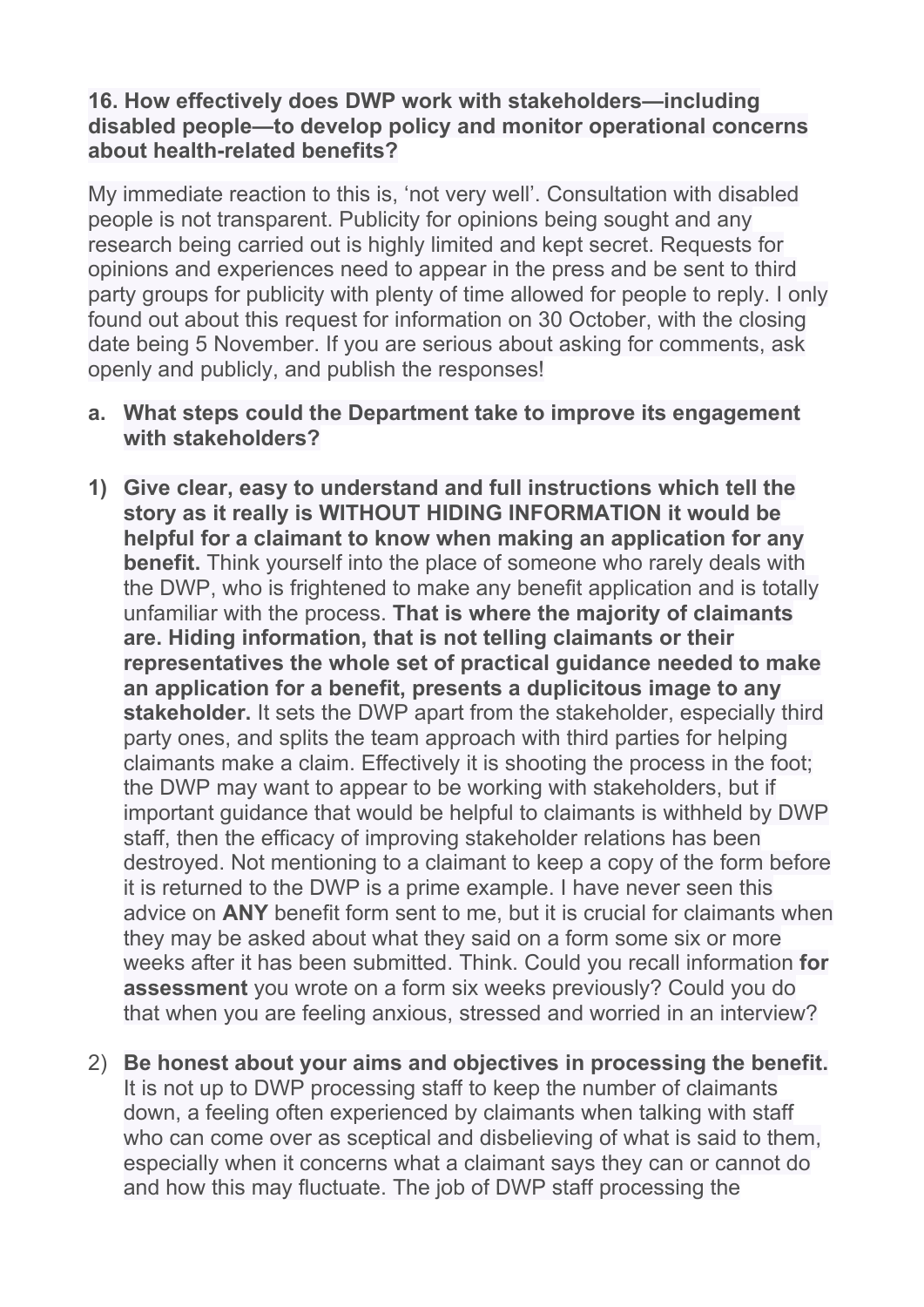application is to administer the benefit rules fairly, honestly, efficiently and without bias.

- 3) **Be transparent about the way you process claims.** If a mistake has been made, own up to it. Mistakes are made; that is life. Get over it and help the claimant to do so as well. The DWP needs to allow for this and encourage staff to be honest about mistakes without fear for their jobs.If you have forgotten to call a claimant back, apologise. Treat paper work with care. Make accurate, readable notes about what a claimant tells you on the phone. Follow the system as it is laid down by law. Don't be heard to belittle claimants to other staff, which may, as I have experienced, be overheard in another colleagues 'live' call - this attitude carries over to work/processing as well implying that claimants are 'stupid' or 'thick'. They may well be but it is not up to DWP processing staff to either make that judgement or treat claimants in that way. If staff feel that sort of stress from a call, then those emotions need to be expressed well away from any live call lines or well out of claimants hearing. Remember - it might be you claiming one day. Treat claimants how you would like to be treated; with honesty, respect and fairness.
- 4) **Enable staff to meet directly with disabled people**, whether through regular Chat sessions or by encouraging them to attend PHAB groups or similar (<https://www.phab.org.uk/phab-clubs-our-phab-clubs>) locally. This would create a very positive outside image for the DWP, but also give staff the experience of disability they so frequently lack. Such a deficit means staff can have very negative views of disability, almost verging on fear, and fail to understand how building a relationship with a disabled claimant needs them to be attentive and empathetic. When a friend who then worked for the DWP was diagnosed with severe arthritis, had a Blue Badge awarded and requested a DWP office parking space, there was grumbling on the office floor that a fit colleague had been asked to give up their space. The friend was asked in front of other staff why they couldn't just walk from the bus station as it only took (the questioner) 10 minutes. For my friend this same walk (up/down two long pedestrian ramps and a considerable length of pavement) took 45 minutes using a walking stick, one way. It was exhausting and very tiring at the start and end of each day. When my friend mentioned this, it was made very clear the colleague thought they were lying. And this was colleague to colleague! What attitude did this DWP staff member, who clearly had no concept of arthritis, adopt to claimants?
- 5) **Instil high standards of presentation in all staff.** The external assessors report I received was virtually illiterate in standard - I am a former English teacher so I can comment on this. There were no paragraphs in a two and a half A4 page, closely typed, report! The